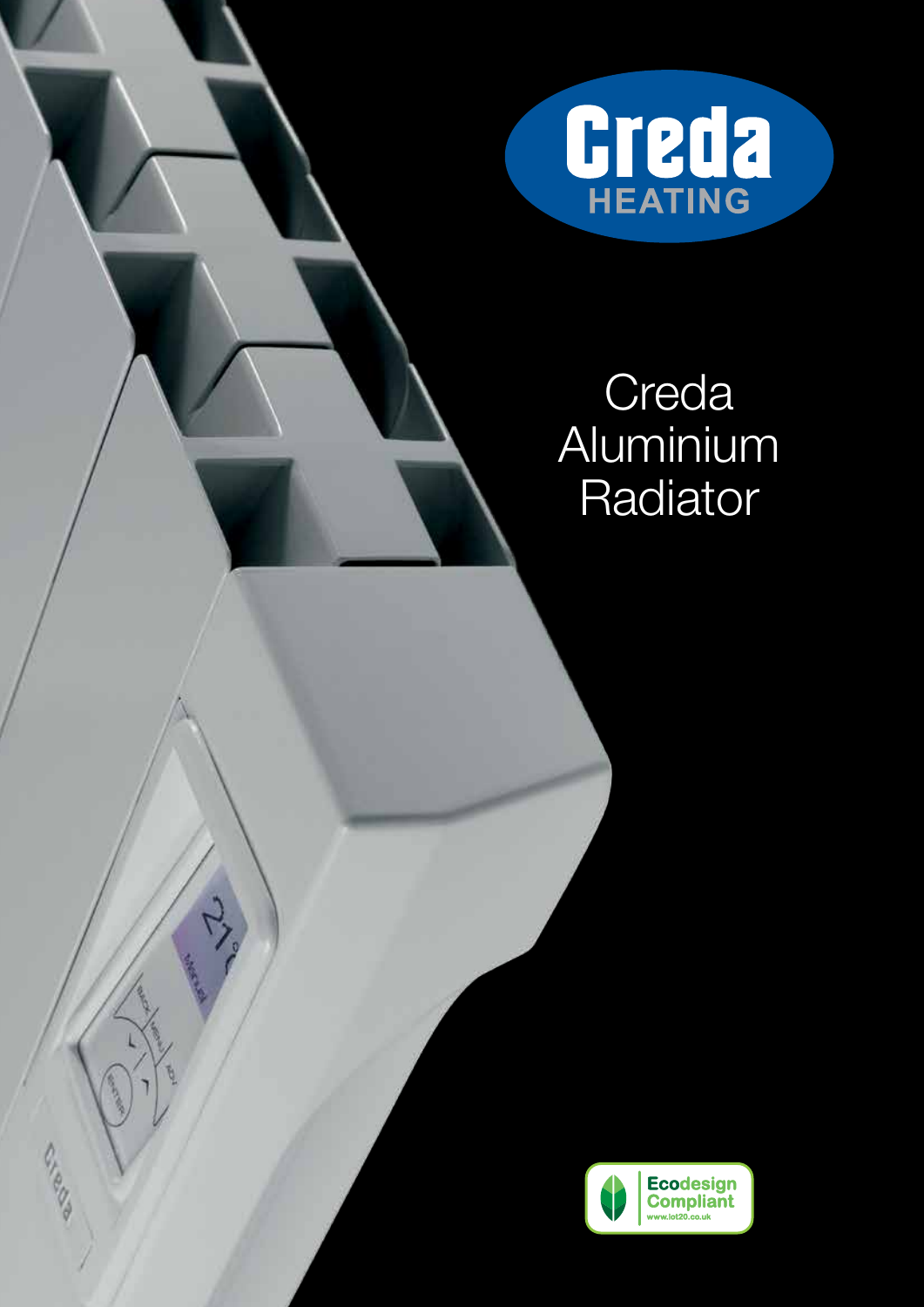# The radiator that's always at the right temperature, at the right time.

As part of the Glen Dimplex range, the new Creda Aluminium Radiator has been designed and developed by our in-house team of experts to bring you the best in advanced technology and give you maximum control of your heating.

In the fast-paced world of today it's not always easy to remember to turn your heating on or off when needed, but with the Creda Aluminium Radiator you don't have to. Adapting to suit your environment and lifestyle the Creda Aluminium Radiator does the thinking for you, simply choose your preferred time and temperature and let it do the rest.

It's the clever thinking of the Creda Aluminium Radiator that optimises efficient energy usage and ensures your room is heated to the right temperature at the right time, all year round.

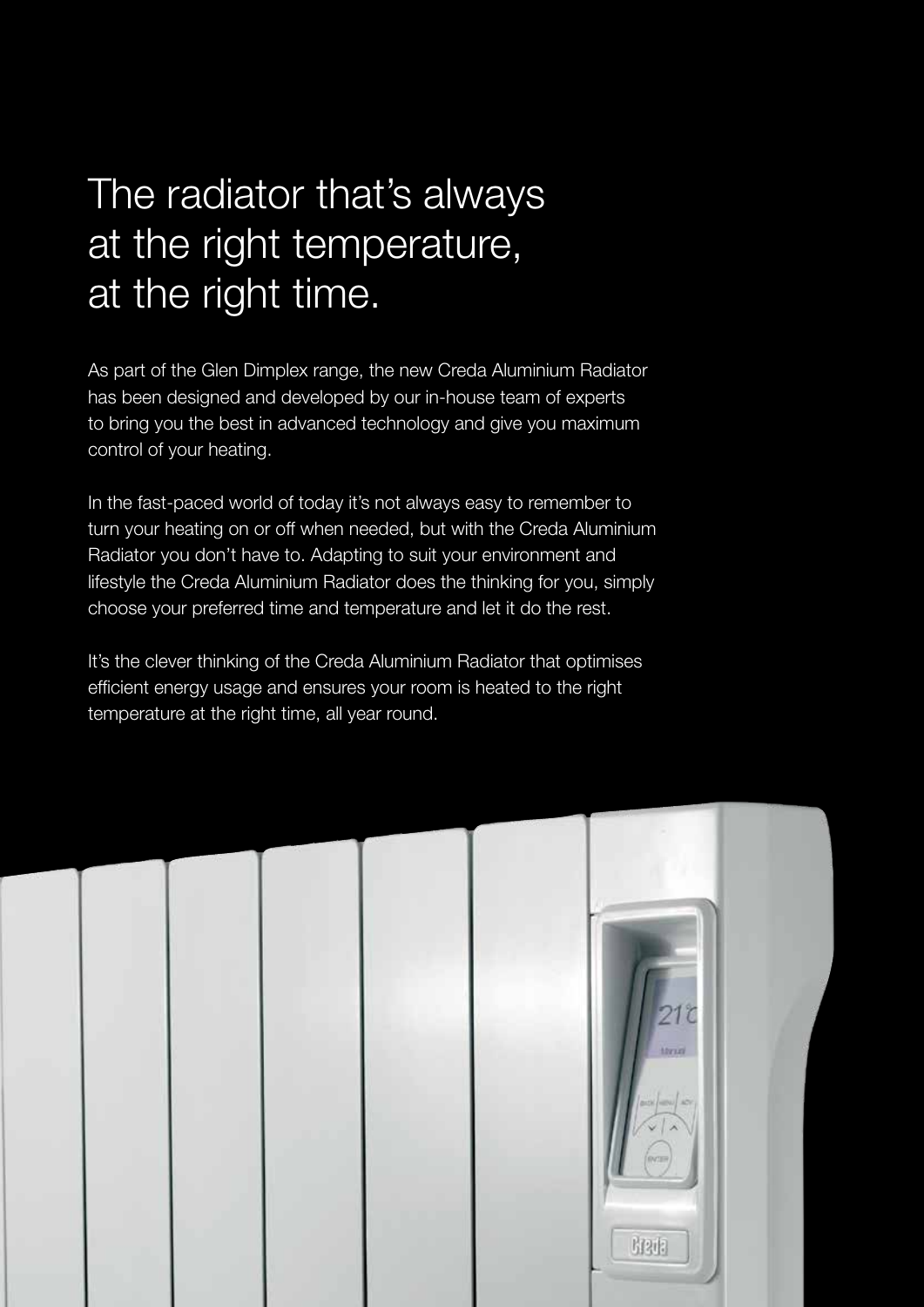# Why Creda Aluminium Radiator?



## Intelligent Heating

Unlike others on the market, the Creda Aluminium Radiator adapts to its environment to maximise energy efficiency and comfort. By monitoring the temperature of the room it continuously calculates when it should turn on or off in order to achieve your desired room temperature.



## Eco-Start

Saves you energy when heating up a room. This anticipatory control feature is a self-learning, delayed start function. It learns the heat loss characteristics of a room. It then calculates how long the heater needs to run to reach the desired target temperature based on factors such as room size, heat losses and the prevailing weather.



## 7-Day Integrated Time

The integrated timer gives you complete 24/7 flexibility over your heating, resulting in greater efficiency and reduced costs.



## Open Window Sensing

As the Creda Aluminium Radiator senses temperature change, it can identify if a window or door has been left open and reacts quickly and efficiently by reducing output to 50%. Once the window or door has been closed the radiator will immediately return output to 100%. It's this quick reaction of the radiator that avoids waste and helps the user to save money.



## Touch-Sensitive Display

Despite being developed with the most advanced technology, the user-friendly, touch-sensitive display makes setting your Creda Aluminium Radiator as easy as 1, 2, 3.



## LCD Display

With the graphic temperature indication panel, temperature recognition couldn't be easier. The four distinct colour displays allow you to identify the temperature setting at a glance.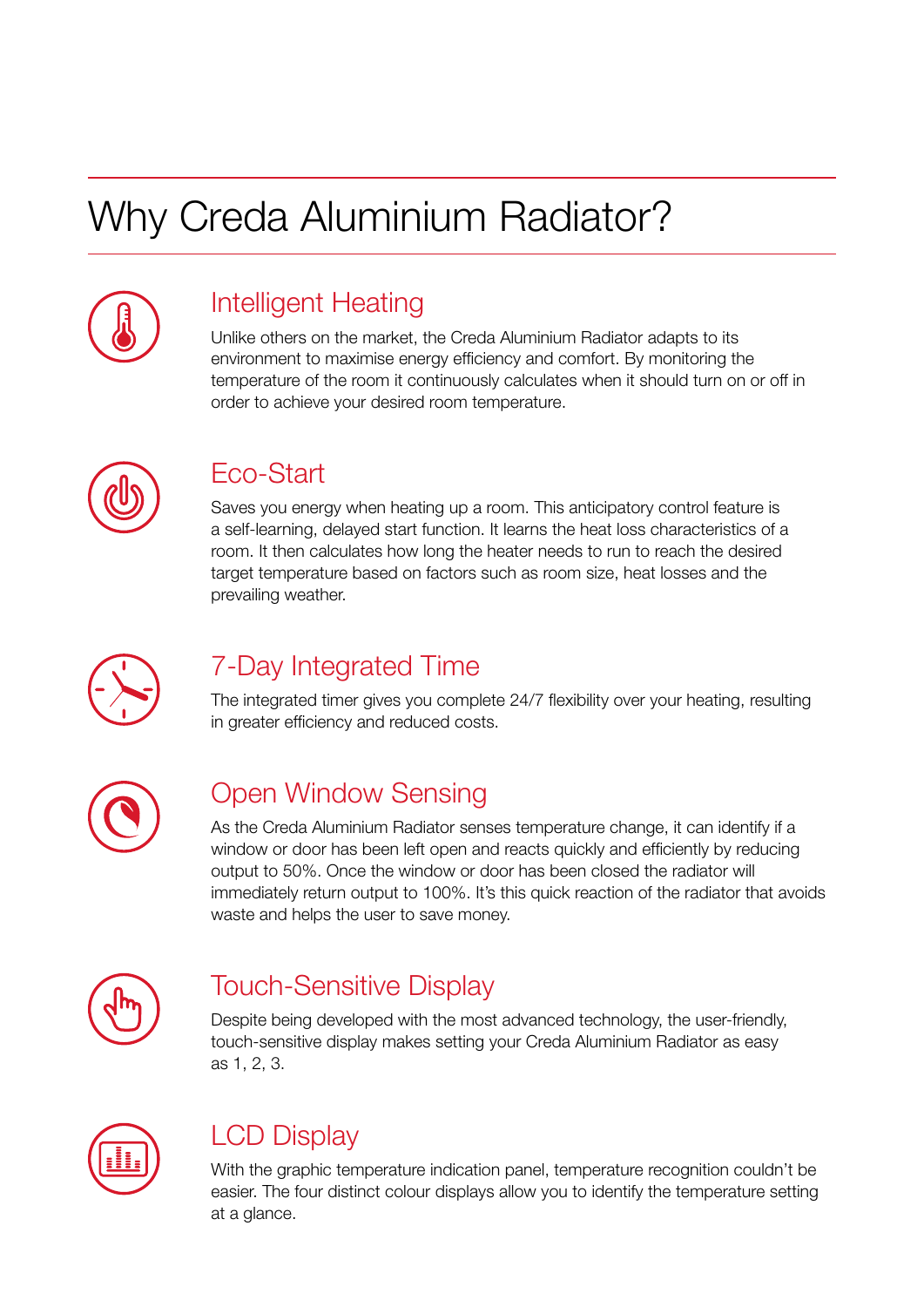# Models & Specifications

## Models

| Model No.     | <b>Output kW</b> | Height (mm) | Width (mm) | Depth (mm) | Weight (kg) |
|---------------|------------------|-------------|------------|------------|-------------|
| <b>CAR033</b> | 0.33             | 570         | 348        | 85         | 6.8         |
| <b>CAR050</b> | 0.50             | 570         | 508        | 85         | 9.5         |
| CAR075        | 0.75             | 570         | 588        | 85         | 10.9        |
| <b>CAR100</b> | 1.00             | 570         | 668        | 85         | 12.3        |
| <b>CAR150</b> | 1.50             | 570         | 908        | 85         | 16.3        |
| <b>CAR200</b> | 2.00             | 570         | 1068       | 85         | 19.1        |

## Technical details

### CONTROLS

- » 7°C 26°C (can be increased to 32°C by user)
- » 7-day integrated programmable timer with 4 programmable slots per day
- » Pre-set programmes, comfort and setback temperature selection
- » Additional settings include; holiday mode, control lock, open window sensing and automatic warm-up technologies

### THERMOSTAT

» Electronic, accurate to +/- 0.2°C

#### ELEMENT

» Compact, stainless steel cartridge element with integrated overheat fuse link

### THERMAL CUT-OUT

» Auto re-set



Tried and tested technology

### COLOUR/FINISH

- » White aluminium
- IP RATING
- » IP24

#### **CLASS**

» I

CABLE LENGTH

» 1.5m (+/- 0.2m), no plug

### APPROVALS

» CE

### WARRANTY

» 2 years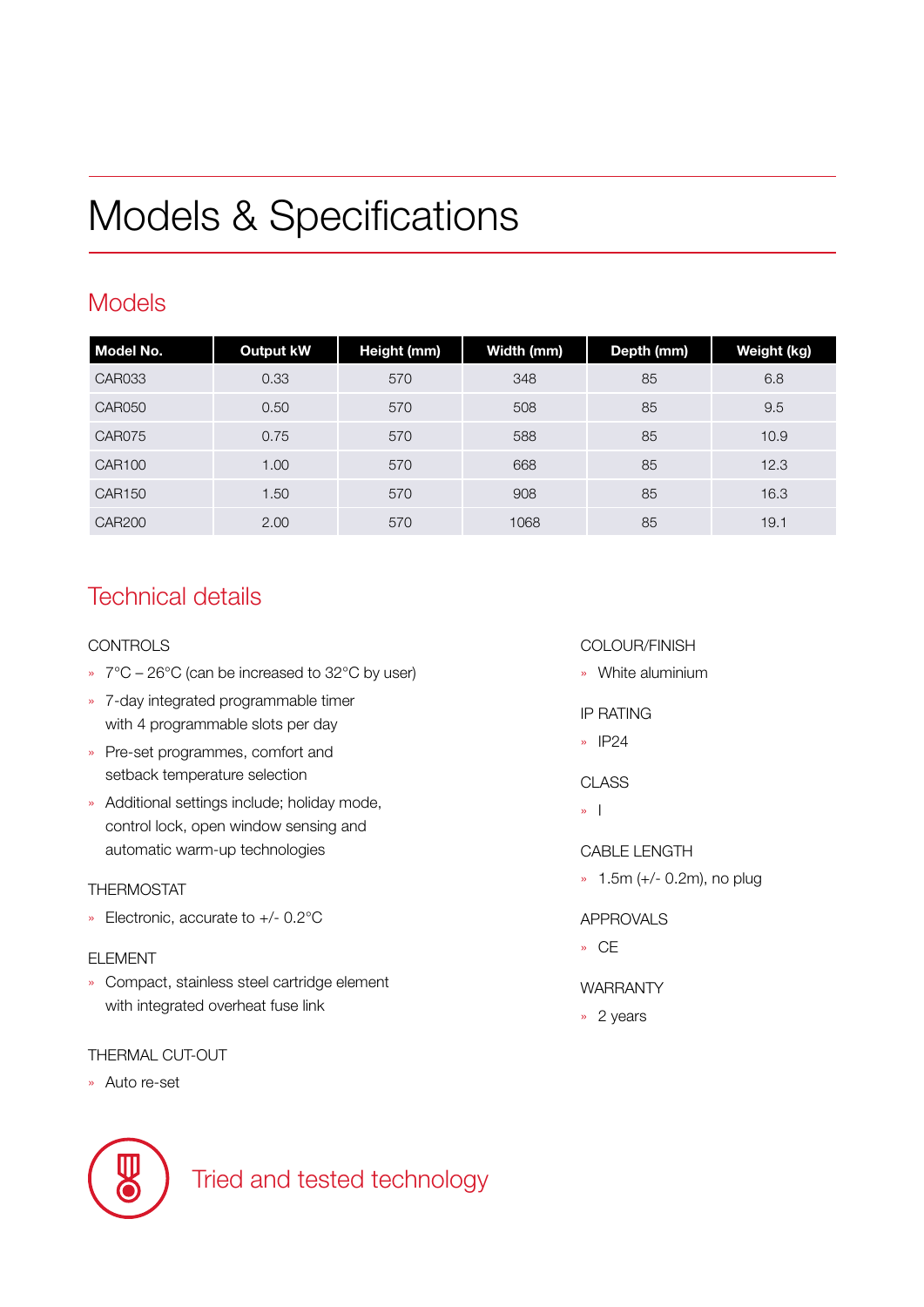# Sizing guide

Available in a range of sizes: 330w – 2,000w

| Model No.     | <b>Model Size W</b> | <b>Room Insulation Level</b>              | <b>Max Room size</b> | <b>Height</b> | <b>Width</b> | <b>Depth</b> | Weight |
|---------------|---------------------|-------------------------------------------|----------------------|---------------|--------------|--------------|--------|
| <b>CAR033</b> | 330                 | New Build Insulation<br>up to 40 W/m2     | 8m <sup>2</sup>      | 570           | 348          | 85           | 6.8    |
| <b>CAR050</b> | 500                 |                                           | $13 \text{ m}^2$     | 570           | 508          | 85           | 9.5    |
| <b>CAR075</b> | 750                 |                                           | $19 \text{ m}^2$     | 570           | 588          | 85           | 10.9   |
| <b>CAR100</b> | 1000                |                                           | $25 \text{ m}^2$     | 570           | 668          | 85           | 12.3   |
| <b>CAR150</b> | 1500                |                                           | $38 \text{ m}^2$     | 570           | 908          | 85           | 16.3   |
| <b>CAR200</b> | 2000                |                                           | $50 \text{ m}^2$     | 570           | 1068         | 85           | 19.1   |
| <b>CAR033</b> | 330                 | Average Build Insulation<br>up to 60 W/m2 | 5m <sup>2</sup>      | 570           | 348          | 85           | 6.8    |
| <b>CAR050</b> | 500                 |                                           | $8 \text{ m}^2$      | 570           | 508          | 85           | 9.5    |
| <b>CAR075</b> | 750                 |                                           | $13 \text{ m}^2$     | 570           | 588          | 85           | 10.9   |
| <b>CAR100</b> | 1000                |                                           | $17 \text{ m}^2$     | 570           | 668          | 85           | 12.3   |
| <b>CAR150</b> | 1500                |                                           | $25 \text{ m}^2$     | 570           | 908          | 85           | 16.3   |
| <b>CAR200</b> | 2000                |                                           | $33 \text{ m}^2$     | 570           | 1068         | 85           | 19.1   |
| <b>CAR033</b> | 330                 | Poor Insulation<br>up to 100 W/m2         | 3m <sup>2</sup>      | 570           | 348          | 85           | 6.8    |
| <b>CAR050</b> | 500                 |                                           | 5 m <sup>2</sup>     | 570           | 508          | 85           | 9.5    |
| <b>CAR075</b> | 750                 |                                           | $8 \text{ m}^2$      | 570           | 588          | 85           | 10.9   |
| <b>CAR100</b> | 1000                |                                           | $10 \text{ m}^2$     | 570           | 668          | 85           | 12.3   |
| <b>CAR150</b> | 1500                |                                           | $15 \text{ m}^2$     | 570           | 908          | 85           | 16.3   |
| <b>CAR200</b> | 2000                |                                           | $20 \text{ m}^2$     | 570           | 1068         | 85           | 19.1   |









**CAR150** 980mm